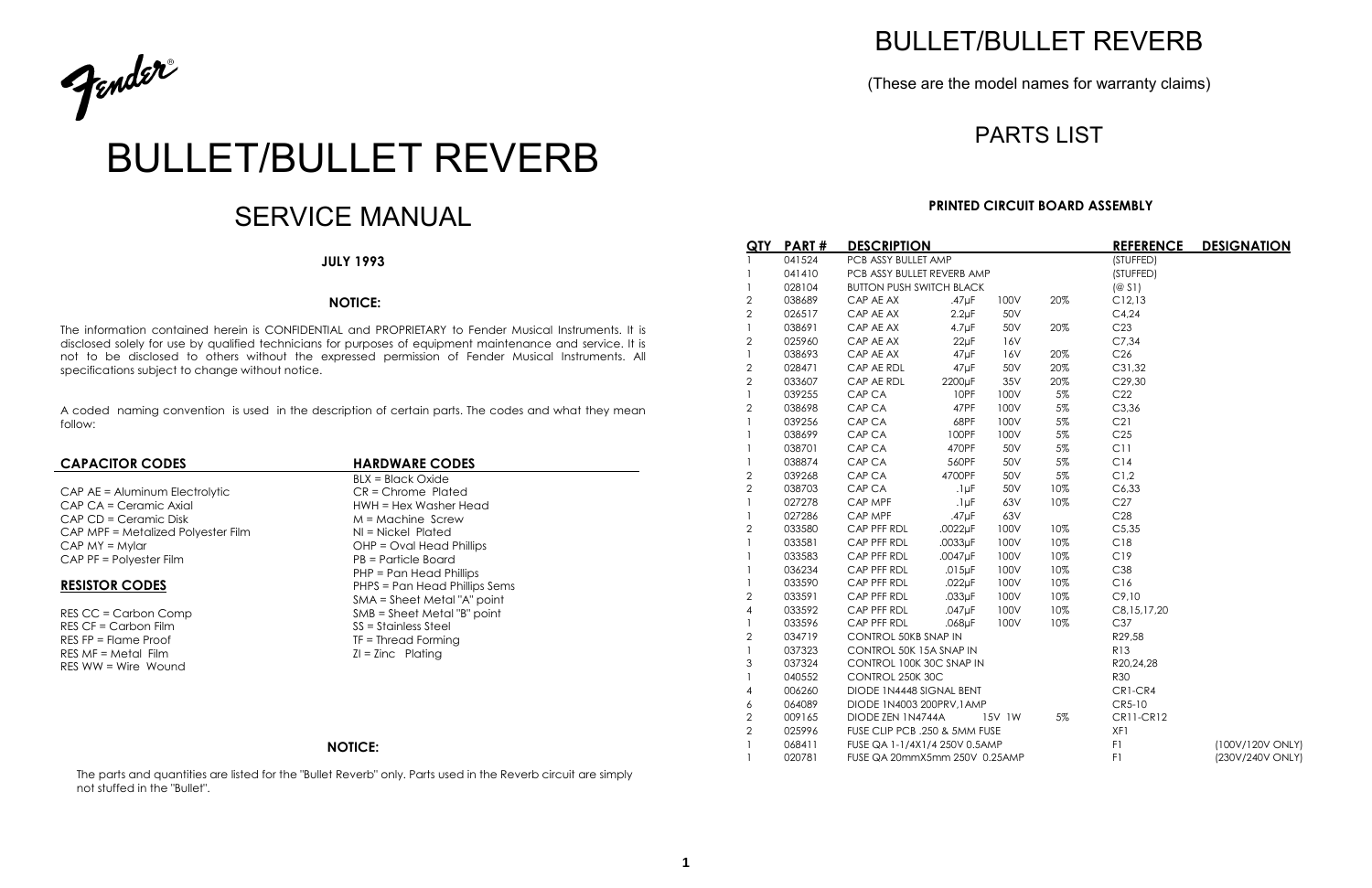## BULLET/BULLET REVERB

#### **PRINTED CIRCUIT BOARD ASSEMBLY CONTINUED**

| QTY              | PART#      | <b>DESCRIPTION</b>               |      |       |                        | <b>REFERENCE</b>        | <b>DESIGNATION</b> |
|------------------|------------|----------------------------------|------|-------|------------------------|-------------------------|--------------------|
| 2                | 027408     | HDR.1 CTR 2 CKT SQ PIN           |      |       |                        | P10,P11                 |                    |
| $\mathbf{1}$     | 037030     | <b>HEATSINK FENDER X-15</b>      |      |       |                        |                         |                    |
| 4                | 016795     | IC DUAL OP AMP TL072             |      |       |                        | U1, 2, 3, 5             |                    |
| $\mathbf{1}$     | 029912     | IC PC1188H 20W                   |      |       |                        | U <sub>4</sub>          |                    |
| 1                | 041988     | <b>INSULATOR MICA 10 PIN SIP</b> |      |       |                        | (@U4)                   |                    |
| $\mathbf{1}$     | 031570     | JACK PHONE PCB STEREO PREMIUM    |      |       | J3                     |                         |                    |
| $\sqrt{2}$       | 037036     | JACK PHONE PCB MONO CA PREMIUM   |      |       |                        | J1,2                    |                    |
| 12               | 020888     | JUMPER WIRE 22GA .5X.175         |      |       |                        |                         |                    |
| $\mathbf{1}$     | 028039     | LED RED 5X5MM SLB-55VR3          |      |       |                        | LD <sub>3</sub>         |                    |
| $\overline{2}$   | 9902202281 | LED RED LONG LEAD LUMEX CS02     |      |       |                        | LD1,LD2                 |                    |
| $\mathbf{1}$     | 041409     | PCB FAB BULLET AMPS              |      |       | (BLANK)                |                         |                    |
| $\mathbf{1}$     | 024942     | RES CF                           | 1/4W | $5\%$ | 22                     | <b>R54</b>              |                    |
| $\overline{2}$   | 024964     | RES CF                           | 1/4W | 5%    | 820_                   | R38,42                  |                    |
| 1                | 024965     | RES CF                           | 1/4W | 5%    | 1K                     | R7                      |                    |
| 1                | 024969     | RES CF                           | 1/4W | 5%    | 1.5K                   | <b>R50</b>              |                    |
| 1                | 024971     | RES CF                           | 1/4W | 5%    | 2.2K                   | <b>R12</b>              |                    |
| 3                | 024973     | RES CF                           | 1/4W | 5%    | 3.3K                   | R19,21,57               |                    |
| 1                | 028034     | RES CF                           | 1/4W | 5%    | 5.1K                   | R <sub>5</sub>          |                    |
| 1                | 024979     | <b>RES CF</b>                    | 1/4W | 5%    | 6.8K                   | R <sub>3</sub>          |                    |
| 1                | 024980     | RES CF                           | 1/4W | 5%    | 8.2K                   | <b>R18</b>              |                    |
| $\mathbf{1}$     | 024981     | <b>RES CF</b>                    | 1/4W | $5\%$ | 10K                    | <b>R55</b>              |                    |
| 3                | 024985     | RES CF                           | 1/4W | 5%    | 15K                    | R1,6,34                 |                    |
| $\boldsymbol{6}$ | 024987     | RES CF                           | 1/4W | $5\%$ | 22K                    | R8,16,17,32,52,53       |                    |
| 5                | 024993     | RES CF                           | 1/4W | 5%    | 47K                    | R11,26,27,31,33         |                    |
| $\mathbf{1}$     | 026507     | RES CF                           | 1/4W | 5%    | 62K                    | <b>R43</b>              |                    |
| 3                | 024997     | <b>RES CF</b>                    | 1/4W | 5%    | 100K                   | R37,47,51               |                    |
| $\mathbf{1}$     | 024999     | RES CF                           | 1/4W | 5%    | 150K                   | R39                     |                    |
| $\overline{2}$   | 025058     | RES CF                           | 1/4W | 5%    | 180K                   | R9,36                   |                    |
| 6                | 025059     | RES CF                           | 1/4W | $5\%$ | 220K                   | R10,14,15,23,25,56      |                    |
| $\mathbf{2}$     | 025065     | <b>RES CF</b>                    | 1/4W | 5%    | 470K                   | R22,35                  |                    |
| $\mathbf{2}$     | 028018     | RES CF                           | 1/4W | 5%    | 510K                   | R2,4                    |                    |
| $\mathbf{1}$     | 025073     | RES CF                           | 1/4W | 5%    | 1.5M                   | R59                     |                    |
| 1                | 030737     | RES CF                           | 1/2W | 5%    | 5.6                    | <b>R40</b>              |                    |
| $\overline{2}$   | 028045     | RES FILM                         | 1W   | $5\%$ | 220                    | R48,49                  |                    |
| $\overline{2}$   | 028740     | RES FILM                         | 1W   | 5%    | 470_                   | R45,46                  |                    |
| $\mathbf{1}$     | 039128     | <b>RES FILM</b>                  | 1W   | 5%    | 120                    | <b>R44</b>              |                    |
| 1                | 032958     | RES WW BT                        | 5W   | 10%   | .33                    | R41                     |                    |
| $\mathbf{2}$     | 027638     | SCRW TF 4-40X3/8 HWHS ZI         |      |       | (U4 TO HEATSINK MOUNT) |                         |                    |
| $\mathbf{2}$     | 032908     | SCRW TF 6-32X/38 PHP ZI          |      |       |                        | (HEATSINK TO PCB MOUNT) |                    |
| $\mathbf{1}$     | 9904701440 | SPACER LED .7X.125 BLUE          |      |       | (@ LD3)                |                         |                    |
| 1                | 028091     | SWITCH PUSH SLFLK SHORT STROKE   |      |       | S <sub>1</sub>         |                         |                    |

# BULLET/BULLET REVERB

#### **CHASSIS ASSEMBLY**

| QTY | <b>PART#</b> | <b>DESCRIPTION</b>                   | <b>REFERENCE</b>        | <b>DESIGNATION</b> |
|-----|--------------|--------------------------------------|-------------------------|--------------------|
|     |              |                                      |                         |                    |
|     | 041415       | CHS ASSY BULLET REVRB AMP 120V       |                         |                    |
|     | 033206       | <b>BUSHING KNOB SPACER</b>           |                         |                    |
|     | 029084       | CABLE ASSY 120V FD15                 | (100V/120V ONLY)        |                    |
|     | 026528       | CABLE ASSY PWR 230V .187 TAB         | (230V ONLY)             |                    |
|     | 012582       | CLAMP CABLE NYL SCRW MNT 1/4         | (@ POWER CABLE)         |                    |
| 7   | 026402       | KNOB POINTER BLACK                   |                         |                    |
|     | 041515       | <b>PANEL FRONT BULLET AMP</b>        |                         |                    |
|     | 041411       | <b>PANEL FRONT BULLET REVERB AMP</b> |                         |                    |
| 5   | 028684       | SCRW SMB 6X3/8 PH PHS BLX            | (PCB/XFMR MOUNT)        |                    |
|     | 025935       | SWITCH POWER DPST                    | (120V DOMESTIC ONLY)    |                    |
|     | 039287       | SWITCH POWER DPST .187 TAB GLOBAL    | (230V/240V EXPORT ONLY) |                    |
| 5   | 026459       | WSHR FLAT 6X3/8 ZI                   | (PCB/XFMR MOUNT)        |                    |
|     | 025413       | FOJ XFMR PWR F1158UC SQ15            | (120V DOMESTIC ONLY)    |                    |
|     | 031634       | XFMR PWR FD15 230V                   | (230V EXPORT ONLY)      |                    |
|     |              |                                      |                         |                    |

### **CABINET ASSEMBLY**

| QTY | PART#      | <b>DESCRIPTION</b>             |              | <b>REFERENCE</b>            | <b>DESIGNATION</b> |
|-----|------------|--------------------------------|--------------|-----------------------------|--------------------|
|     |            |                                |              |                             |                    |
|     | 040142     | CAB ASSY BLK/SLVR X-15 '92     |              | (COMPLETE CABINET)          |                    |
| 2   | 012582     | CLAMP CABLE NYL SCRW MNT 1/4   |              | (@ POWER CABLE)             |                    |
|     | 026016     | FOAM STRIP 1/8X1X7             |              | (REVERB PAN TO SLEEVE)      |                    |
|     | 026017     | FOAM STRIP 3/8X1-1/4X8 DBL STK |              | (SLEEVE TO CHASSIS)         |                    |
| 4   | 029323     | <b>FOOT RUBBER</b>             |              |                             |                    |
|     | 040143     | GRILLE ASSY BLK/SLVR X-15 '92  |              | (COMPLETE GRILLE)           |                    |
|     | 041516     | LABEL REAR BULLET AMP          |              | (@ CABINET BACK)            |                    |
|     | 041412     | LABEL REAR BULLET REVERB AMP   |              | (@ CABINET BACK)            |                    |
|     | 011298     | NAMEPLATE FENDER SMALL         |              |                             |                    |
|     | 041397     | REVERB SPRING 1BB2E4A          | (REVERB PAN) |                             |                    |
| 12  | 026571     | <b>SCRW CORNER MOUNTING</b>    |              |                             |                    |
| 4   | 022277     | SCRW M 10-32X1-1/2 OHP NI      |              | (HANDLE MOUNT)              |                    |
|     | 029828     | SCRW PB 8X3/4 PHP ZI           |              | (CABLE CLAMP MOUNT)         |                    |
| 4   | 9904101110 | SCRW PB 8X5/8 PHP              |              | (FOOT MOUNT)                |                    |
| 2   | 018113     | SCRW SMA 4X1/2 OHP BLX         | (LOGO MOUNT) |                             |                    |
| 2   | 026800     | SCRW SMAB 8X1-3/4 OHP BLX      |              | (GRILLE BAFFLE MOUNT)       |                    |
| 4   | 029677     | SCRW SMA 6X1 THP BLX           |              | (BACKBOARD MOUNT)           |                    |
| 2   | 022152     | SCRW SMA 3X1/2 OHP BLX         |              |                             |                    |
|     | 025954     | SLEEVE-REVERB PAN CHAMP 12     |              | (CARDBOARD OVER REVERB PAN) |                    |
|     | 025421     | SPEAKER, 8 INCH, PF8643        |              |                             |                    |
| 2   | 029527     | WSHR FNSH 8-5/8 FLNGD BLX WX   |              | (GRILLE BAFFLE MOUNT)       |                    |
|     |            |                                |              |                             |                    |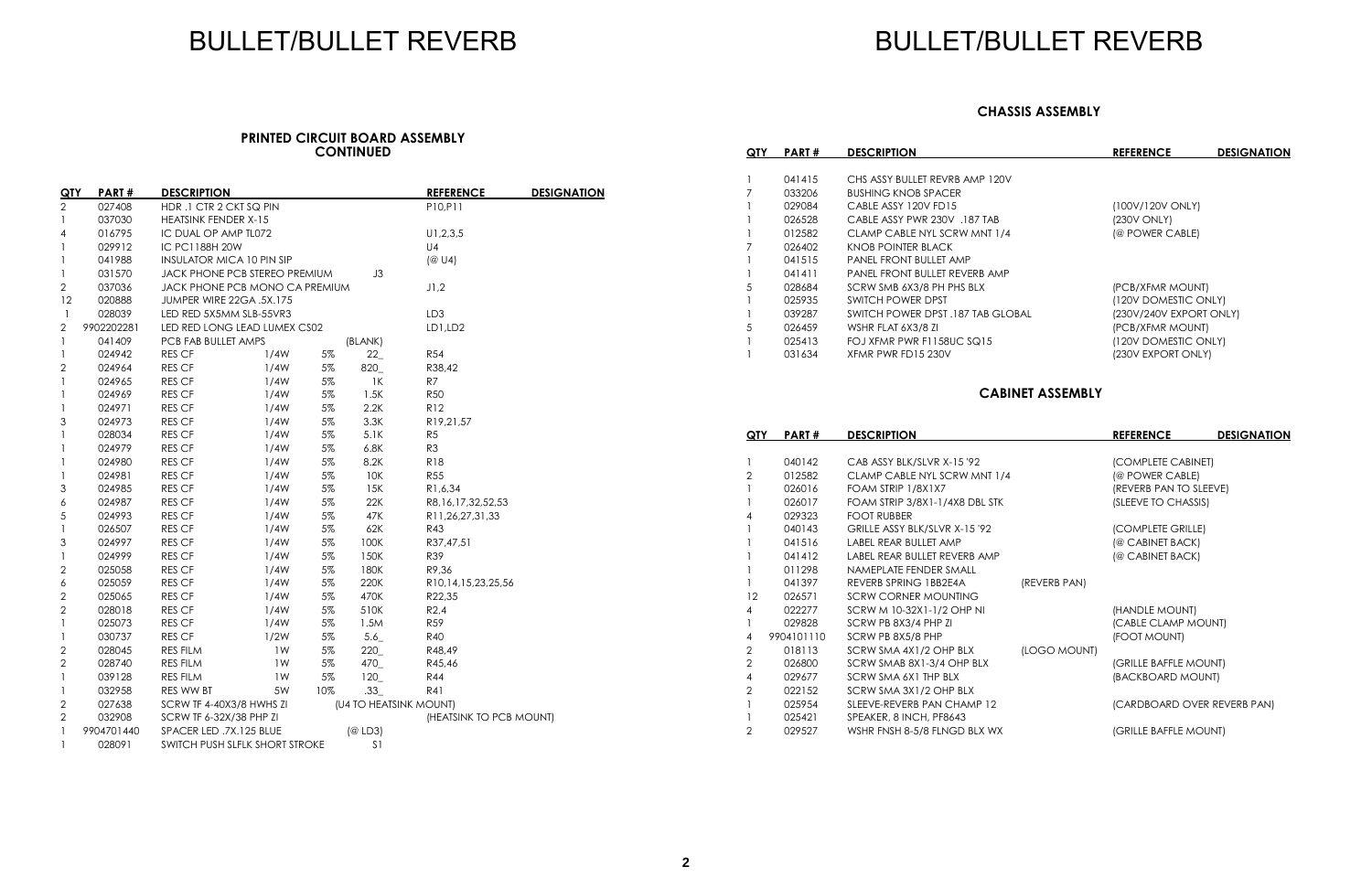## BULLET/BULLET REVERB

#### **MISCELLANEOUS**

#### **QTY PART # DESCRIPTION REFERENCE DESIGNATION**

- 
- 1 041526 MANUAL OWNERS BULLET AMPS<br>1 041407 SCHEMATIC REDUCED W/SVC BU 1 041407 SCHEMATIC REDUCED W/SVC BULLET AMPS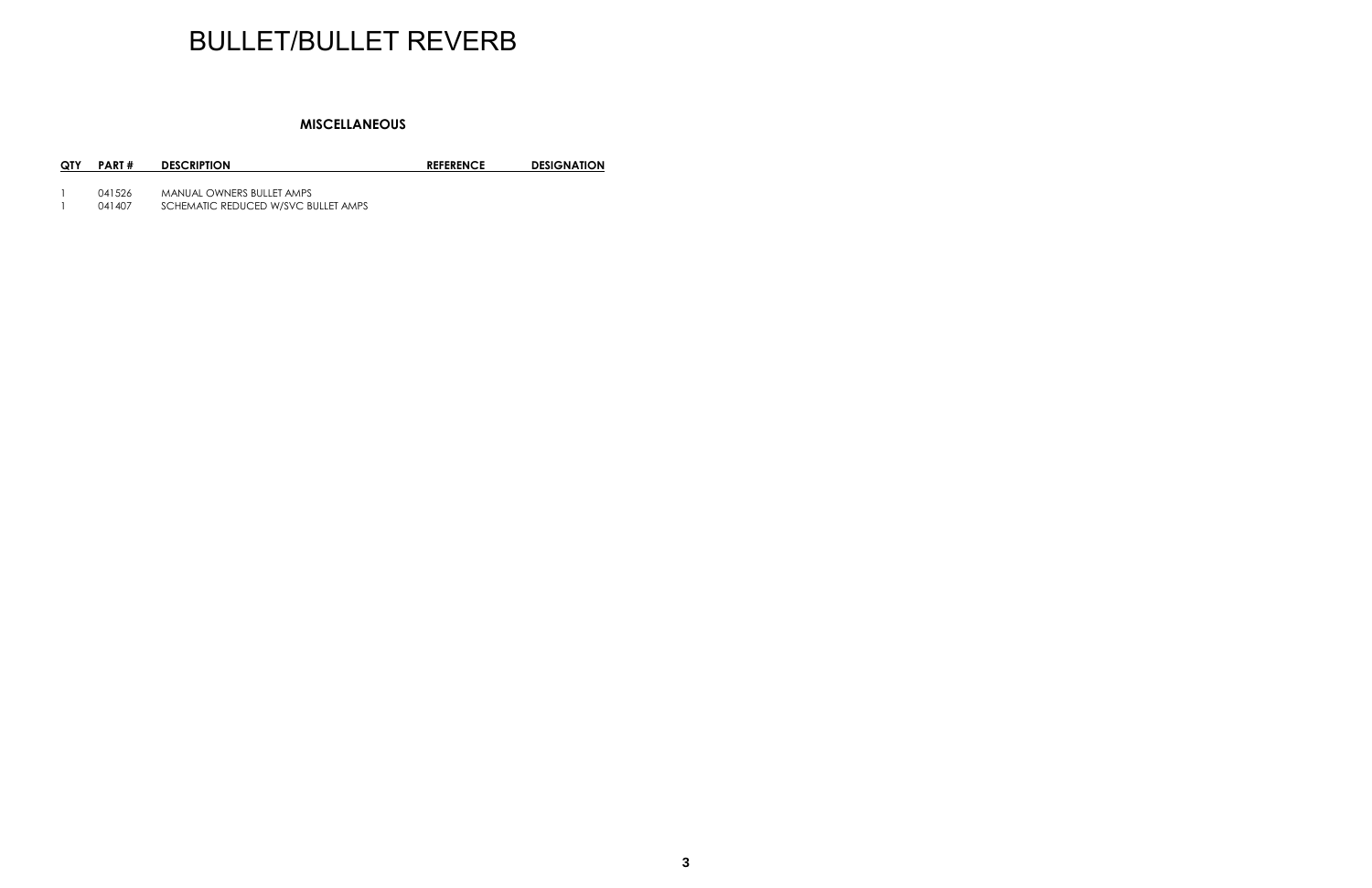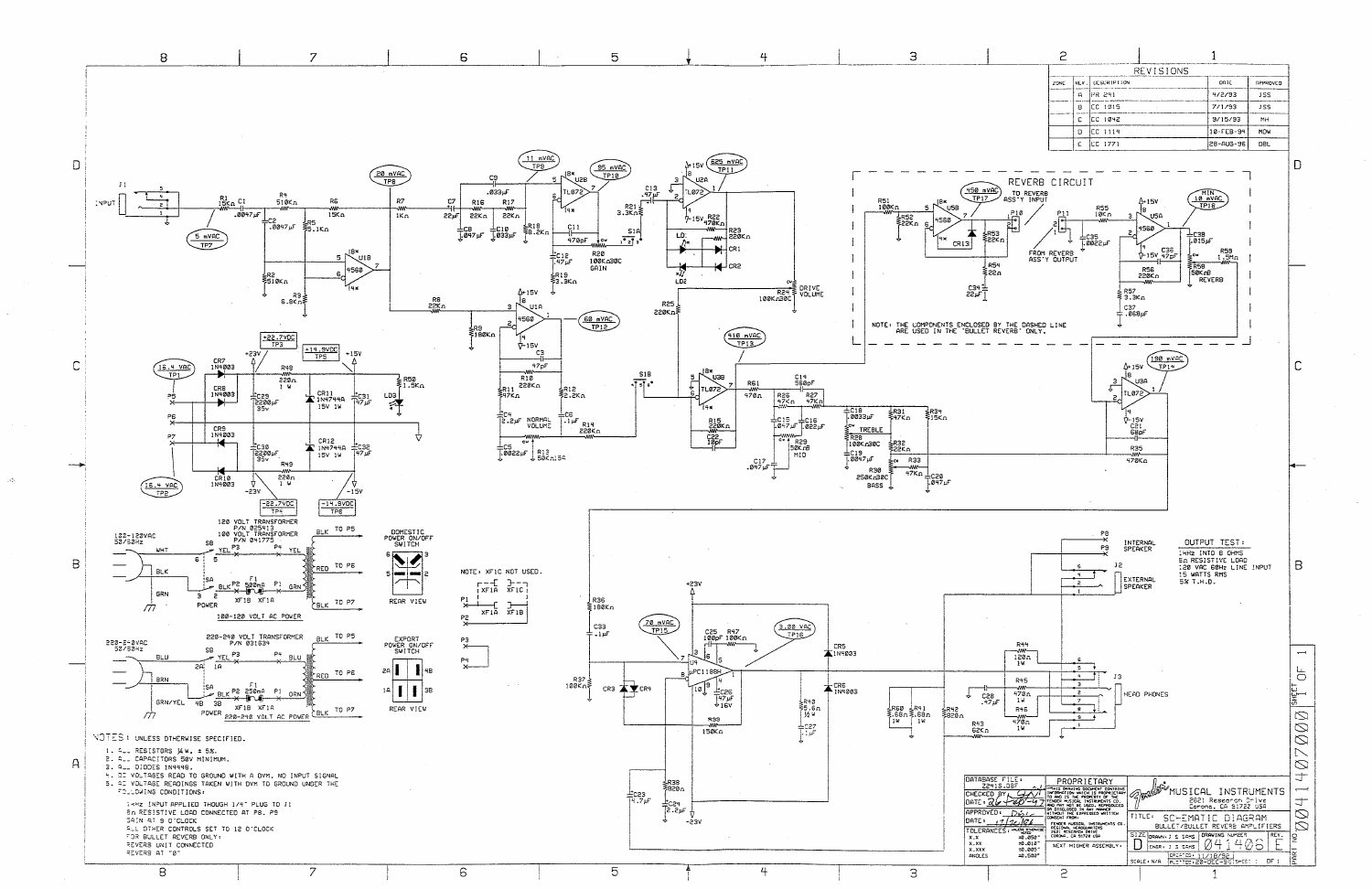

| REVISIONS   |           |            |  |  |  |  |
|-------------|-----------|------------|--|--|--|--|
| DESCRIPTION | DATE      | APPROVED   |  |  |  |  |
| PR 241      | 4/02/93   | <b>JSS</b> |  |  |  |  |
| EC 1015     | 6/21/93   | <b>JSS</b> |  |  |  |  |
| EC 1114     | 10-FEB-94 | <b>MDW</b> |  |  |  |  |
| EC 1771     | 13-DEC-96 | NBI I      |  |  |  |  |

|                                             | <b><i>M</i>USICAL INSTRUMENTS</b><br>2621 Research Drive<br>Corona, CA 91720 USA |      |  |  |
|---------------------------------------------|----------------------------------------------------------------------------------|------|--|--|
| BULLET GUITAR AMPLIFIERS<br>SERVICE DIAGRAM |                                                                                  |      |  |  |
|                                             | AWN: D.LEWIS BRAWING NUMBER                                                      | REV. |  |  |
|                                             | GR: D.LEWIS $\varnothing$ 414 $\varnothing$ 8                                    |      |  |  |
| 7Α                                          | CREATED: 8/23/96<br>PLOTTED:20-DEC-96 SHEET 1                                    | OF 1 |  |  |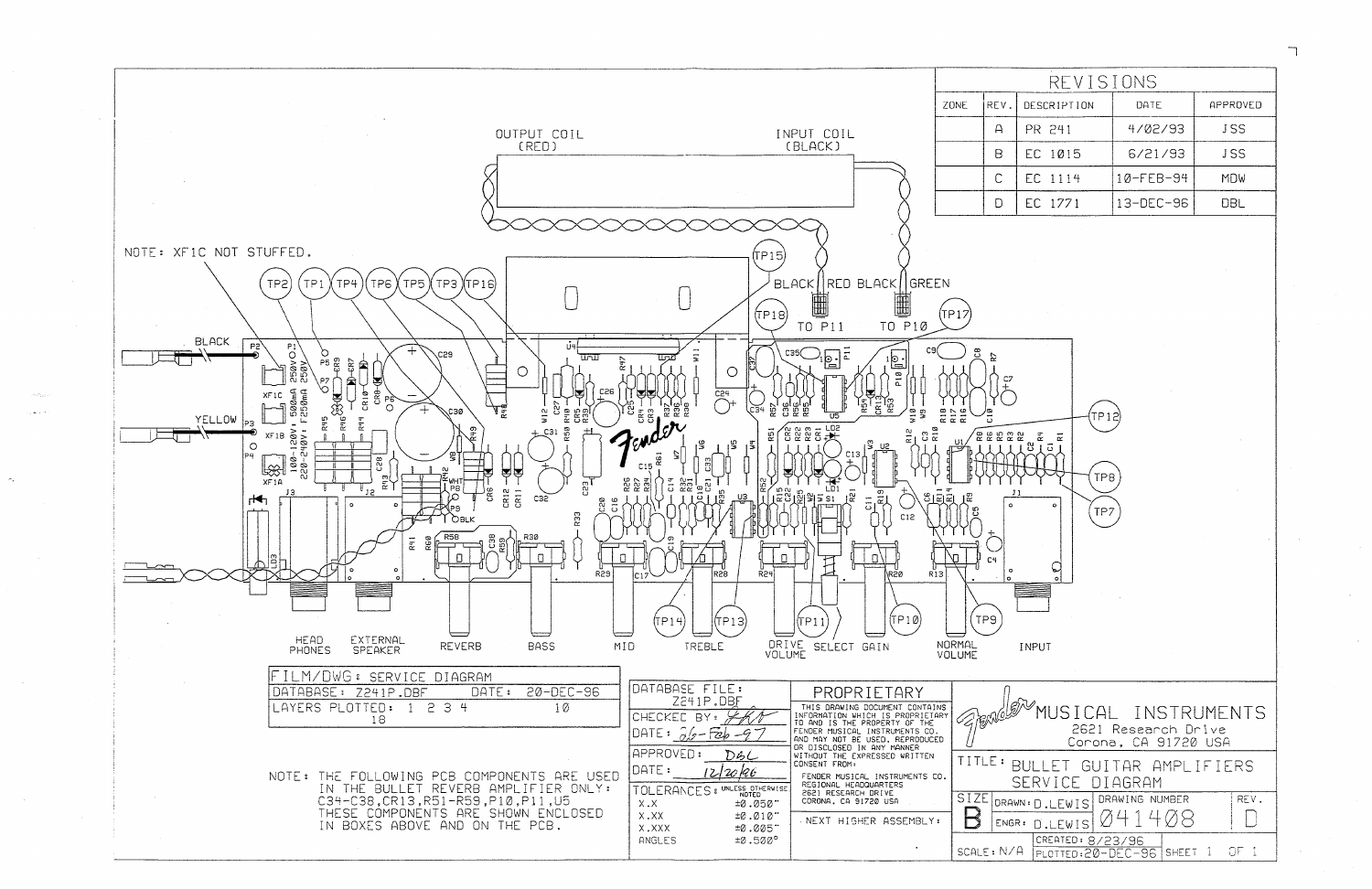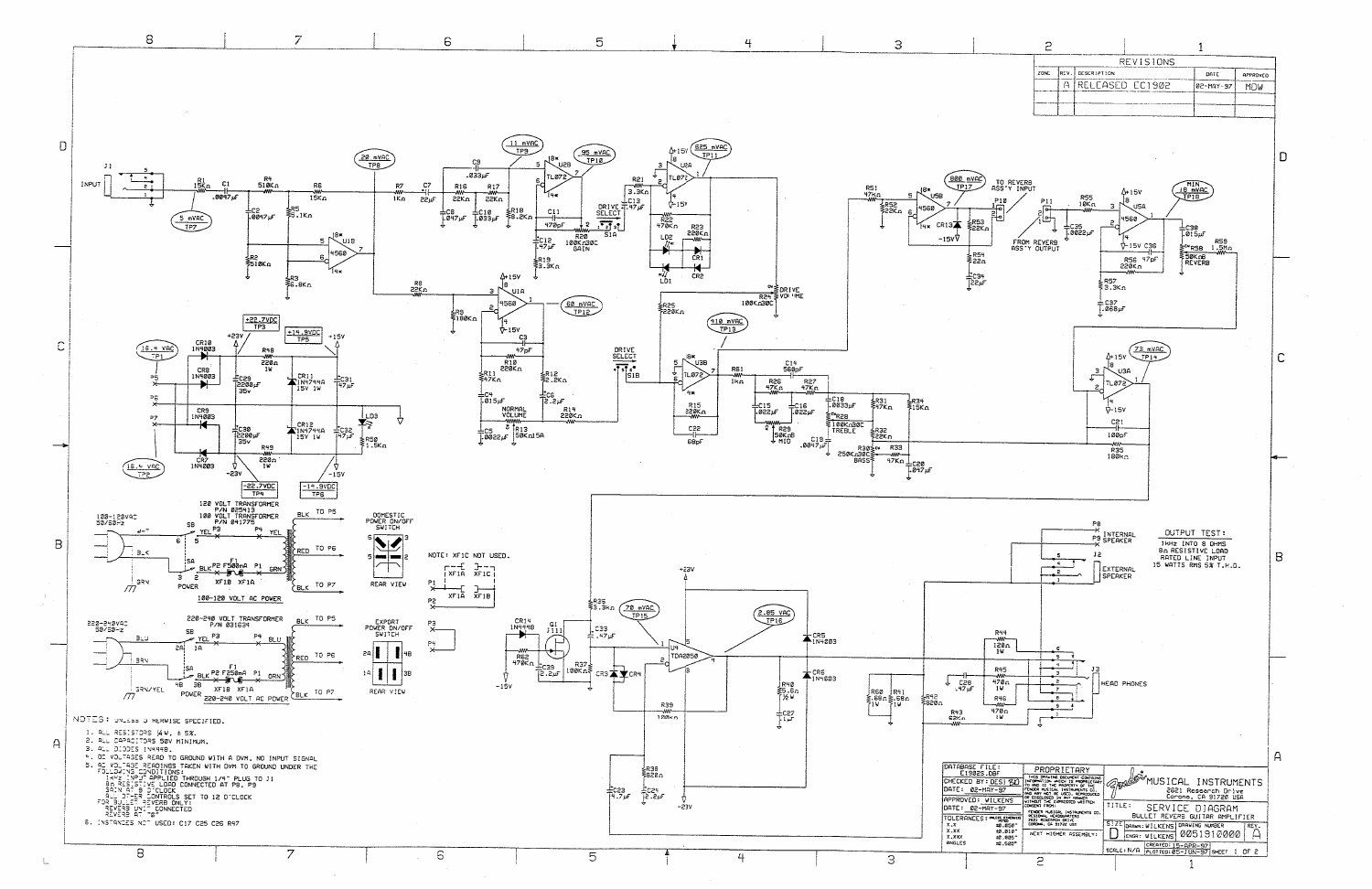

| REVISIONS |          |  |  |  |  |
|-----------|----------|--|--|--|--|
| DATE      | APPROVED |  |  |  |  |
| 02-MAY-97 | MDW      |  |  |  |  |
|           |          |  |  |  |  |
|           |          |  |  |  |  |
|           |          |  |  |  |  |
|           |          |  |  |  |  |

WE MUSICAL INSTRUMENTS 2621 Research Drive Corona, CA 91720 USA SERVICE DIAGRAM BULLET REVERB AMPLIFIER REV. 0051910000  $\bigcap$ CREATED: 15-APR-97 SCALE: N/A PLOTTED: 05-JUN-97 SHEET 2 OF 2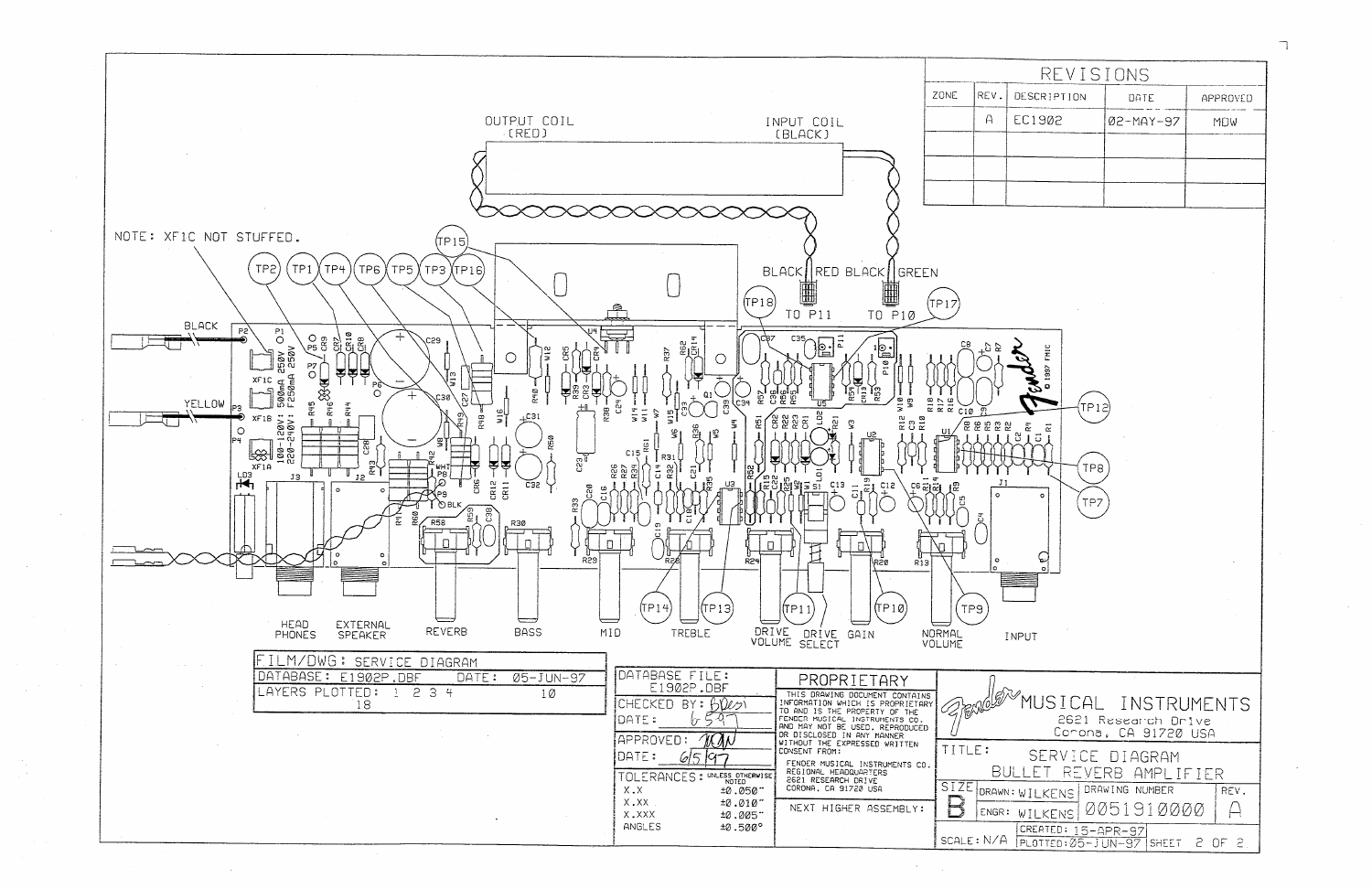

| REVISIONS |  |                                     |                         |  |  |
|-----------|--|-------------------------------------|-------------------------|--|--|
|           |  | មកអ                                 | <b><i>IVPPROVED</i></b> |  |  |
|           |  | $ 22 - \text{MIN} - 97 $            | <b>MITM</b>             |  |  |
|           |  |                                     |                         |  |  |
|           |  |                                     |                         |  |  |
|           |  | REV. DESCRIPTION<br>RELEASED EC1913 |                         |  |  |

 $\Box$ 



| MATION WHICH IS PROPRIETARY.<br>IS THE PROPERTY OF THE<br>R MUSICAL INSTRUMENTS CO.<br>AY NOT BE USED. REPRODUCED<br>SCLOSED IN ANY MANAER | <b>CONSTRUCTION</b><br>MUSILAL INSIRUML<br>2621 Research Drive<br>Conona, CA 91720 USA |
|--------------------------------------------------------------------------------------------------------------------------------------------|----------------------------------------------------------------------------------------|
| UT THE EXPRESSED WRITTEN<br>et FROM:<br>ER MUSICAL INSTRUMENTS CO.<br>ONAL HEADQUARTERS<br>RESEARCH DRIVE                                  | 73 TLE 3<br>SERVICE DIAGRAM<br>BULLET GUITAR AMPLIFIER                                 |
| MA. CA 91728 USA<br>XT HIGHER ASSEMBLY:                                                                                                    | SIZE DRAWN: WILKENS SRAWING NUMBER<br>ENGR: WILKENS 0051917000                         |
|                                                                                                                                            | CREATED: 25-APR-97<br>SCRIP: $N/2$ To attra- $92-1103-97$ Success                      |